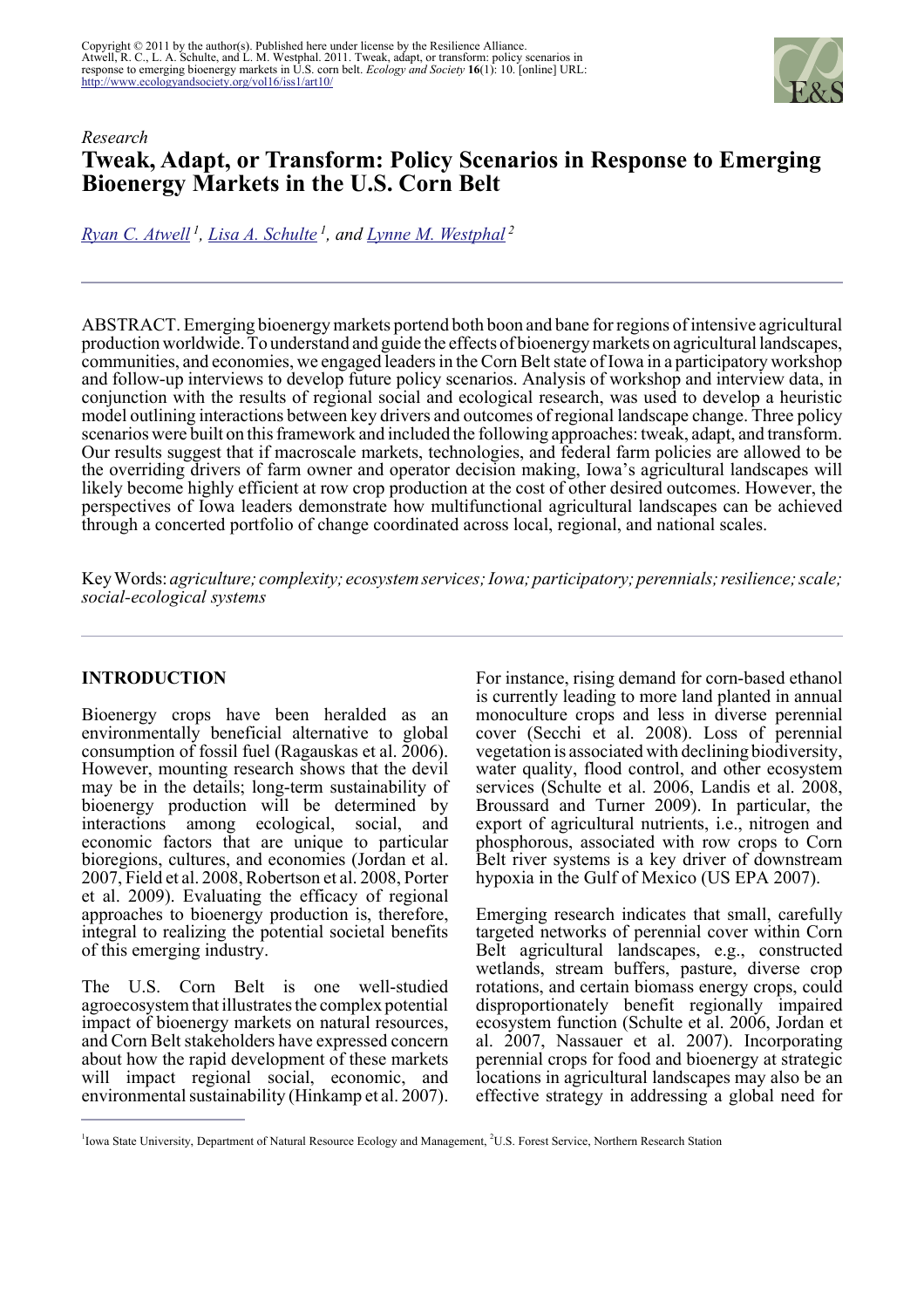balanced production of food, fiber, energy, and ecosystem services (Porter et al. 2009, Vitousek et al. 2009, Glover et al. 2010).

Corn Belt farm owners and operators are, however, hesitant to alter farming practices and voice little efficacy to influence the technologies, institutions, and policies that drive regional land use (Atwell et al. 2009*a*). Both rural stakeholders (Atwell et al. 2009*b*) and regional leaders (Atwell et al. 2010) indicate that successful implementation of perennial conservation initiatives is dependent upon policy mechanisms that address complex, multiscale interactions among ecological and social drivers in the system.

To facilitate the development of such policy mechanisms, we conducted a participatory workshop and follow-up interviews to integrate the insights of Corn Belt leaders with the results of regional social and ecological research, including companion studies investigating how rural stakeholders perceive agricultural landscapes and perennial conservation practices (Atwell et al.  $2009a, b$ , 2010). Our objectives were to  $(1)$ understand how regional leaders viewed ecological and social drivers of Corn Belt land use change, and (2) to develop alternative policy scenarios that could bolster resilience of desirable system configurations. In particular, we probed how perennial conservation practices could be implemented to promote ecosystem services and other societal goods in the midst of emerging bioenergy production markets. Here we present resulting policy scenarios using the framework provided by resilience science.

Resilience science is an emerging approach to address complexity and change in linked socialecological systems (Gunderson and Holling 2002, Folke 2005). "Resilience" is a loosely defined concept that refers to the amount of change that a system can undergo and still maintain its essential configuration; resilience can also refer more generally to a system's capacity for selforganization, learning, and adaptation (Brand and Jax 2007). The goal of resilience analysis is to understand and bolster the resilience of desirable system configurations while avoiding those that are undesirable (Walker et al. 2002). This includes analyzing how social actors "adapt" to maintain systems in their present state or "transform" systems into alternative states. Resilience science emphasizes the inclusion of multiple stakeholder groups in scientific and decision making processes

to understand a system from different viewpoints. Scenario planning is a strategy often used within resilience science to formally consider uncertainty (Peterson et al. 2003, 2004). Alternative scenarios that describe a range of future system trajectories are designed to be consistent with what is known about causal processes; they also highlight how key decision points might influence system behavior under a range of assumptions and conditions developed through stakeholder input.

## **METHODS**

Although our research objectives address the biophysical scale of the U.S. Corn Belt agroecoregion, we focused the policy workshop and resulting analyses on the state of Iowa (Fig. 1). The Corn Belt is a region of temperate climate and deep soils that spans 13 states in the north central U.S. The region was formerly comprised largely of tallgrass prairie and is now dominated by intensive agricultural production. Iowa lies in the center of the U.S. Corn Belt and is the only state that lies<br>entirely within this agroecoregion. Many entirely within this agroecoregion. Many organizations and policy decisions that affect agricultural land use change are made at the state level, and state level actors and decisions in turn influence, and are influenced by, national agricultural policy.

The participatory policy workshop, and the resulting models and scenarios, presented in this paper are the capstone of a larger interdisciplinary study (Fig. 2). As we explain below, workshop participants were asked to consider and build upon previous research, including a companion study integrating the perspectives of farmers and other rural Iowa stakeholders. We also explain how the models and scenarios presented in this paper were developed through the participatory policy workshop, but with consideration of other aspects of our larger research project.

Strategic sampling (Handwerker 2005) and assistance from agency and nonprofit partners were used to select key leaders in agriculture, conservation, and policy in Iowa as workshop participants (Atwell et al. 2010). Participants held positions of influence in organizations that encompass the multiplicity of perspectives that drive state-level land use decisions (Table 1). Sixteen of the 17 leaders whom we invited agreed to participate. Two were unable to attend because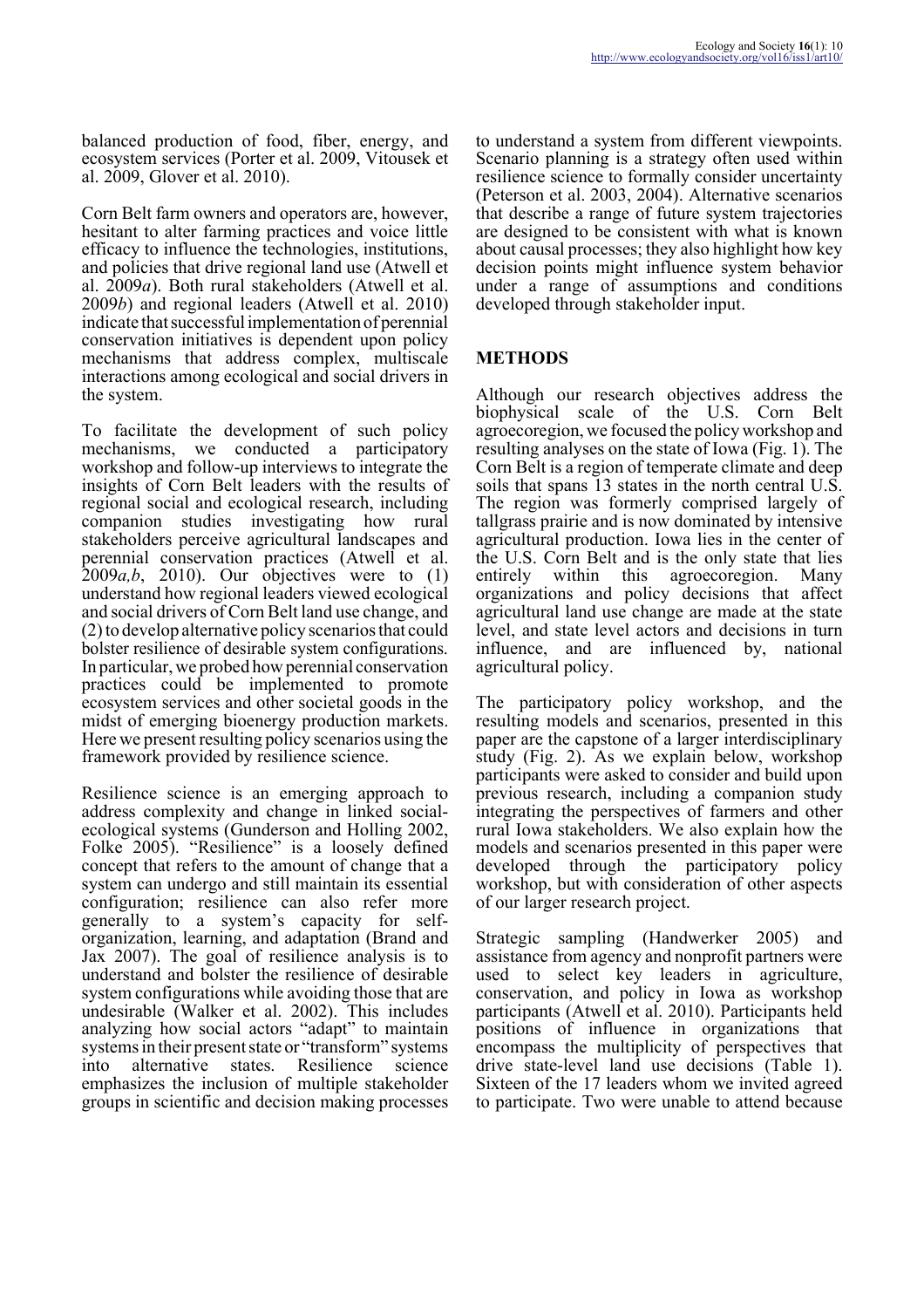

#### **Fig. 1.** The state of Iowa and the Corn Belt agroecoregion within North America.

of an extended legislative meeting. The remaining 14 invitees participated in the workshop.

Upon arrival, participants filled out a questionnaire that probed individual perspectives on agricultural land use change. To provide a common starting point, the workshop began with a brief presentation outlining our research objectives and highlighting the results of companion studies exploring stakeholders' perspectives on land use and perennial conservation strategies (Atwell et al. 2009*a,b*). This included a brief presentation of a preliminary version of a heuristic model outlining the social and ecological drivers of land use change in Iowa agricultural landscapes. We then facilitated a 2.5 hour dialogue on current and future land use practices, institutions, and policies in Iowa.

The discussion was recorded using audio and visual media, but anonymity of participants' comments in research reports was guaranteed to foster a candid dialogue. The lead author coded the workshop transcript into thematic categories using a qualitative approach (Miles and Huberman 1994) and NVivo7 data management software (QSR 2006). Themes were identified by comparing similarities and dissimilarities (including agreement or disagreement) in the data by sorting and assigning coded data into different hierarchical groupings, and by looking at the use of emphasized or recurring phrases, metaphors, and stories (Atwell et al. 2010).

We integrated these workshop themes with the results of rural stakeholder interviews and other social and ecological research (Fig. 2) to further develop a heuristic model illustrating how desired multiobjective regional outcomes hinge upon the interactions among key social and ecological variables (Fig. 3, Table 2). This model provided the underlying causal framework upon which future policy scenarios were built (Fig. 2; Walker et al. 2002, Peterson et al. 2003). Although these scenarios were written by our research team, all of their narrative content was gathered from themes that arose directly from qualitative analysis of the policy workshop and rural stakeholder interviews. This included consideration of negative, or conflicting, evidence in our data that challenged or added caveats to primary themes. As part of the qualitative analysis process, scenarios were further shaped by comparing and contrasting workshop and interview data and themes with resilience theory.

Results of preliminary analyses, including workshop themes and written scenarios, were presented to all workshop participants and their feedback was recorded in individual interviews. This interview data was incorporated into further analyses and refinement of themes and scenarios. As part of the ongoing process of qualitative analysis, the content of and the relationships between workshop and interview data, the heuristic model, and future scenarios were subjected to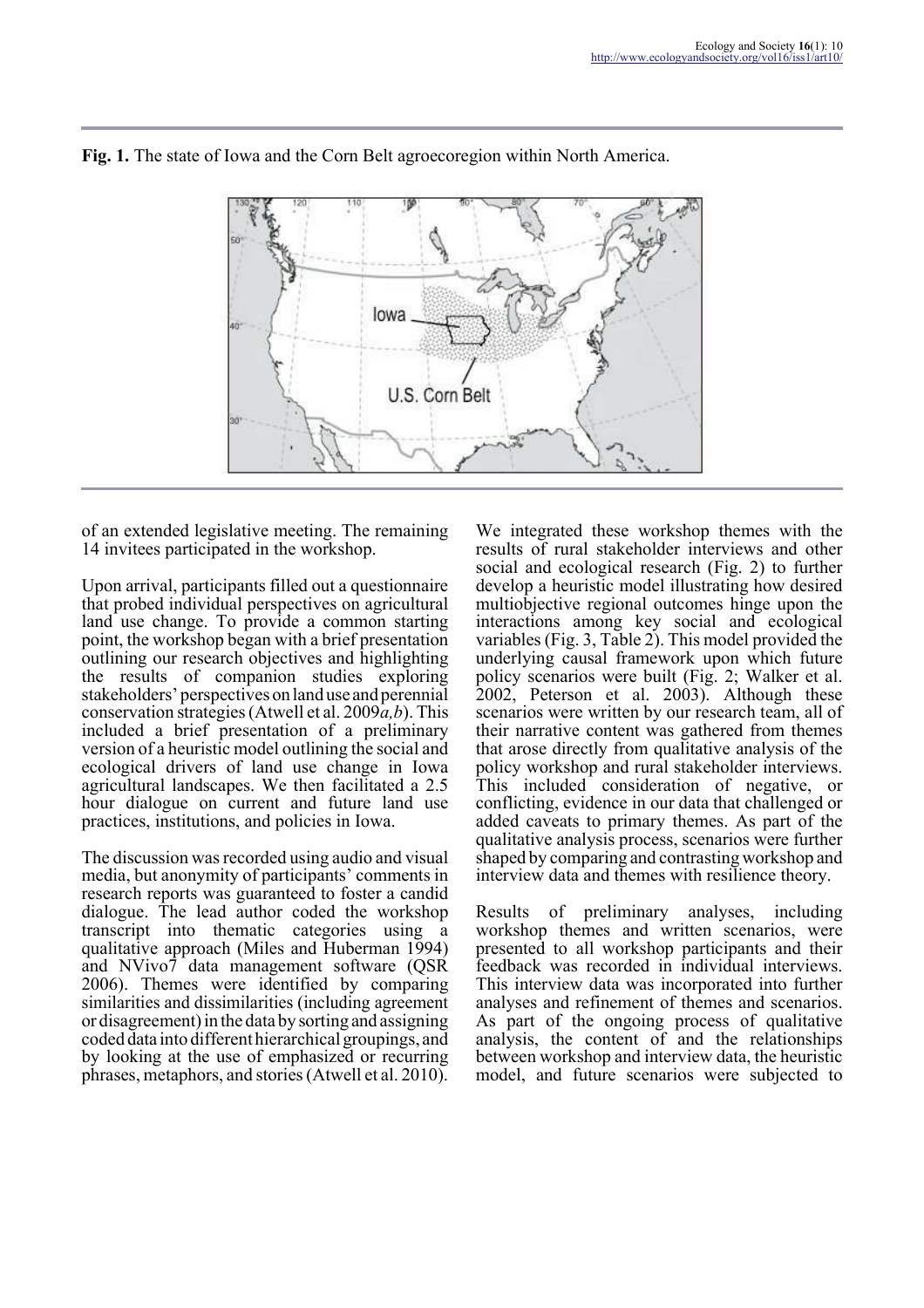**Fig. 2.** The heuristic model and scenarios presented in this paper were built upon data from several stages of a larger research project.



iterative rounds of criticism, scrutiny, and development by our research team.

# **RESULTS**

Leaders in Iowa agriculture, conservation, and policy arenas helped to explicate, corroborate, and add caveats to scientific understanding of the relationships among bioenergy markets, agricultural land use, and desired societal and ecosystem outcomes (Fig. 3, Table 2). Individual workshop<br>participants placed emphasis on different participants placed emphasis on different components of this model, and sometimes did not recognize certain aspects of it. However, three different interpretations of this model emerged through workshop dialogue, data analysis, and follow-up interviews as capturing collective approaches that, taken together, could be agreed upon by the group as a whole to represent alternative visions of the future (Figs. 4a-4c). These models were developed into the following policy scenarios: (1) tweak, (2) adapt, and (3) transform.

## **Scenario 1: tweak**

The ethanol boom leads to a 10% increase in land planted in corn, and changing markets and emerging technologies become the primary drivers of land use. With world demand for food and energy increasing, Iowans take pride in the high production capacity of their farms, and industrial agriculture dominates the landscape. Public sentiment holds that ecological sacrifices must be made across Iowa's rural areas to meet the demand for agricultural products. Legislation to monitor and regulate agriculture's impact on natural resources is met with resistance, except in a few watersheds characterized by high exurban development or by lakes and rivers of regional importance.

Climate change leads to an increase in the severity of storms, and regional conservation efforts focus on water quality and flood control. Biodiversity is perceived to be too complex and too expensive to be of practical concern within working agricultural landscapes. Federal farm programs are used to promote the implementation of perennial cover and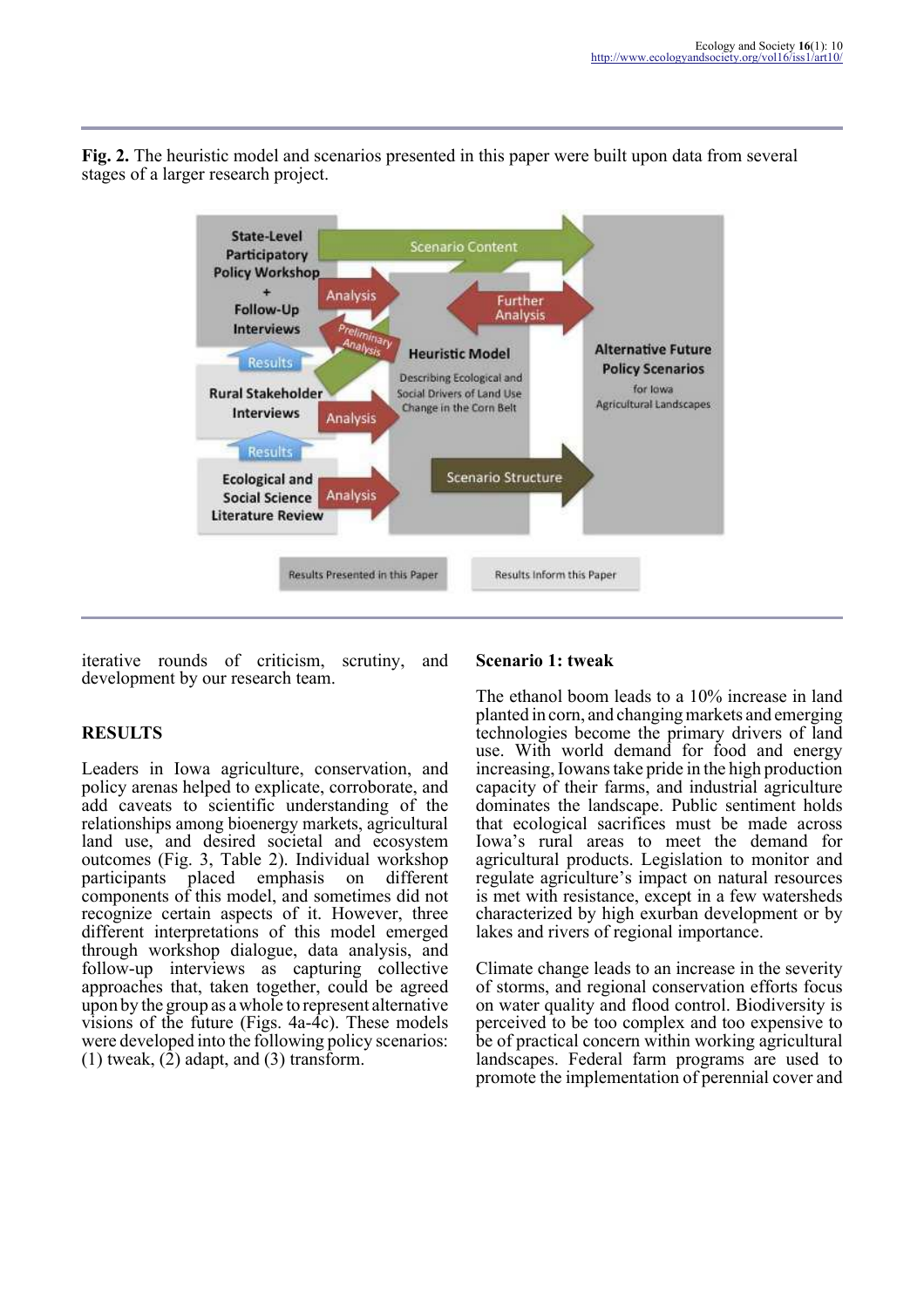**Table 1.** Workshop participants represented the following organizations.

Agricultural nonprofit groups

Commodity Director, Iowa Farm Bureau

Director of Environmental Affairs, Iowa Farm Bureau

Director of Environmental Programs, Iowa Soybean Association

Crop Consultant and Program Specialist, Practical Farmers of Iowa

#### Business

Accredited Farm Manager and Agricultural Consultant, Hertz Farm Management

Conservation nonprofit groups

Director, Iowa Natural Heritage Foundation

Public Policy Consultant, Iowa Natural Heritage Foundation

Agricultural Watershed Director, Upper Mississippi River Basin Initiative, The Nature **Conservancy** 

#### Government

Director, Iowa Department of Natural Resources

Iowa Secretary of Agriculture, Iowa Department of Agriculture and Land Stewardship

Director, Iowa Office of Energy Independence

Assistant State Conservationist for Water Resources, Natural Resource Conservation Service, U.S. Department of Agriculture

Former Director, Hamilton County Conservation Board

Agricultural Advisor, Iowa office of U.S. Senator Tom Harkin

other conservation practices at key landscape positions. Some farmers choose to participate in these programs, but most do not. In watersheds of unique interest, initiatives are funded by special interest groups and government agencies to improve ecosystem services, but these efforts are seldom coordinated and often compete for limited resources.

As crop prices outpace conservation subsidies, there is a trend toward loss of land in conservation setasides and more hectares are devoted to row crop production. Because of loss of perennial vegetation and inconsistent adoption of conservation practices, levels of pollutants in regional rivers remain high during periods of high precipitation. Loss of native grassland species continues, and the downstream Gulf of Mexico hypoxic zone continues to grow. Government commodity subsidies become increasingly unpopular with urban voters, and the amount of federal assistance flowing into rural areas decreases. As aging farmers retire, the amount of land in large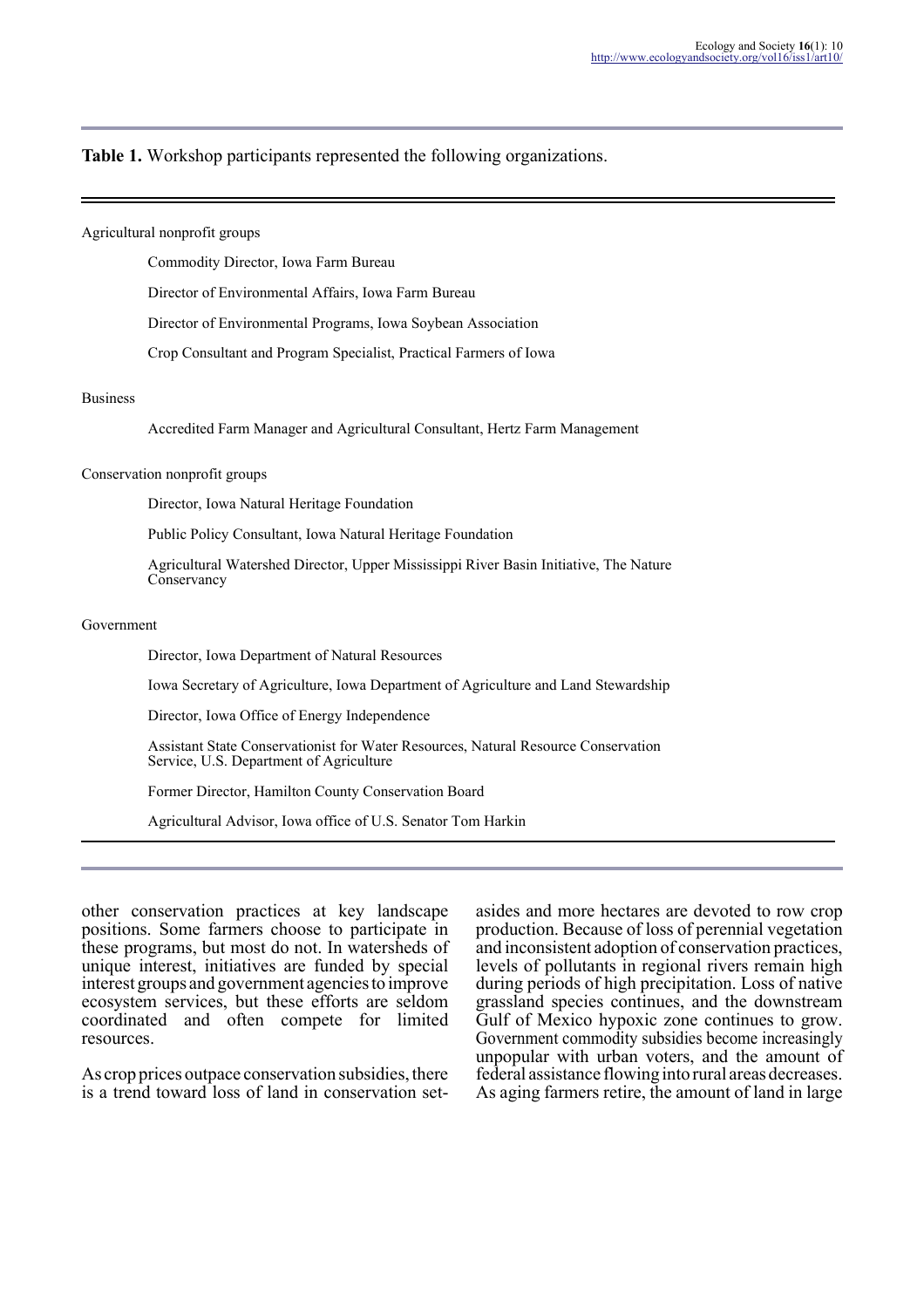**Fig. 3.** Analysis of workshop data and the results of other regional studies highlighted key drivers and focal relationships influencing land use in Iowa's agricultural landscapes (Table 2). Exogenous system drivers are macroscale influences on the system that set the range of possible futures. Endogenous drivers are regionally controlled system components that vary across potential futures to influence the patterns and processes of future landscapes. Exogenous and endogenous drivers combine to influence multiple ecosystem services and societal goods, all of which were seen as important outcomes of rural landscapes.



farms owned by outside investors grows and more farms are operated by hired laborers. Rural populations of middle class farmers and young professionals continue to decline as people move to regional hubs.

## **Scenario 2: adapt**

Iowans increasingly demand multifunctional agricultural landscapes that provide crops, livestock, water quality, flood control, recreation, scenic value, and wildlife habitat. Corn-based ethanol production leads to increased row crop production, rising crop prices, and increased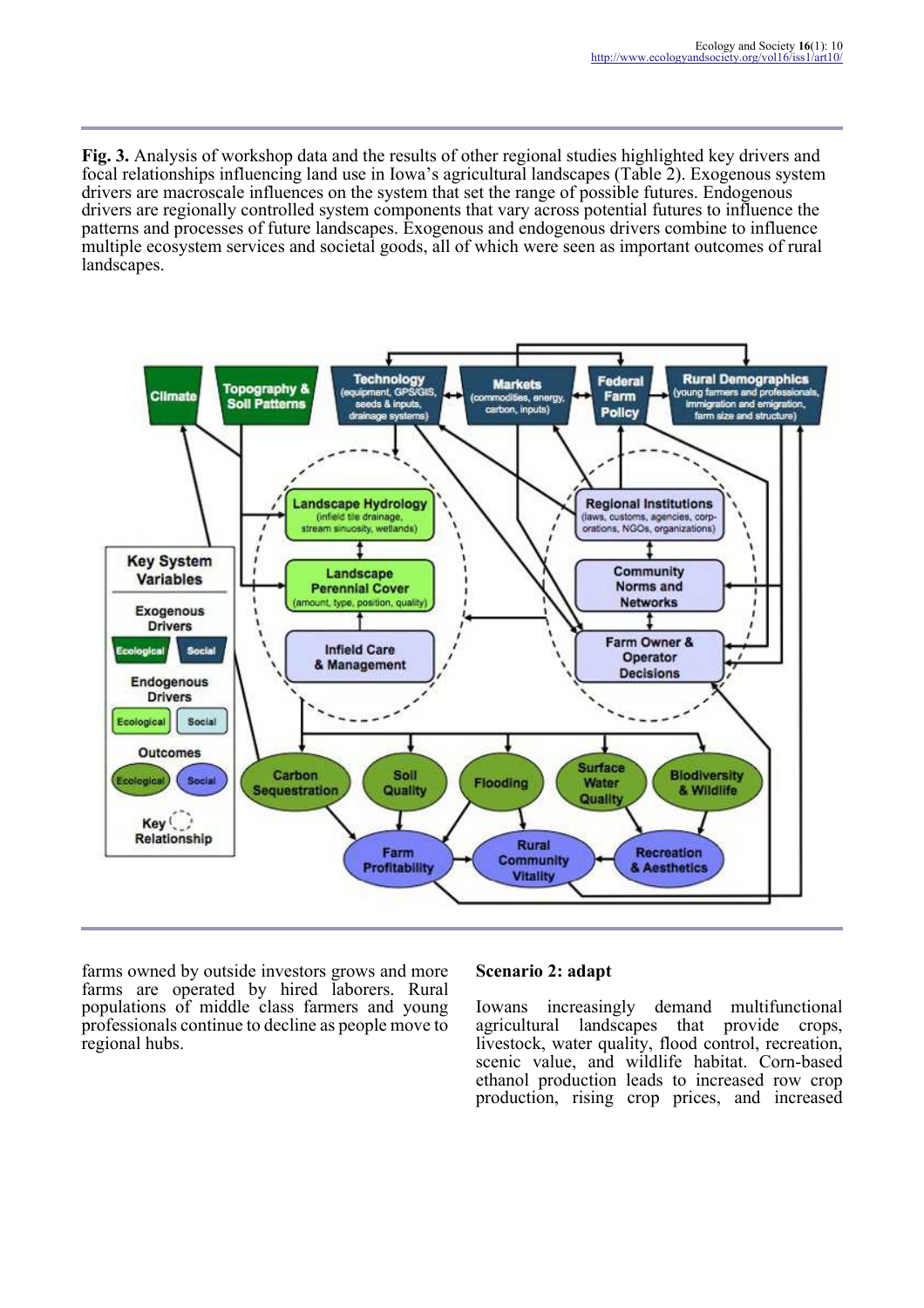#### **Table 2.** The relationships among different drivers and outcomes (Fig. 1) of land use in the Corn Belt social-ecological system.

| Interaction                                                            | Description                                                                                                                                                                                                                                                                                                                                                                                                                                                                                                                                                                                                                                           | References                                                                                |
|------------------------------------------------------------------------|-------------------------------------------------------------------------------------------------------------------------------------------------------------------------------------------------------------------------------------------------------------------------------------------------------------------------------------------------------------------------------------------------------------------------------------------------------------------------------------------------------------------------------------------------------------------------------------------------------------------------------------------------------|-------------------------------------------------------------------------------------------|
| Climate, Topography, and Soils<br>Land Cover and Hydrology             | Basic ecological relationships facilitate and constrain<br>interactions among other aspects of the system. The Corn<br>Belt has a temperate climate and deep glacial soils, making<br>it one of the most versatile agricultural regions in the world.<br>Based on soil and topographical patterns, different<br>landscape positions are better suited to different agricultural<br>and conservation uses. Future global climate change may<br>impact average temperature and precipitation, weather<br>severity, and the regional fit of different cover types in ways<br>that are difficult to predict.                                              | Alley et al. 2003, Schulte<br>et al. 2006, Millar et al.<br>2007                          |
| Policy $\leftarrow \rightarrow$ Markets<br>Technology                  | U.S. federal farm policy is designed, in part, to impact the<br>markets of different kinds of crops. In recent decades, a high and Kemp 2002<br>proportion of federal support for farms has been directed to<br>create price supports for production of commodity row<br>crops such as corn and soybeans. Federal regulations and<br>subsidies can also be instrumental in helping to spur new<br>technologies and markets, e.g., corn-based ethanol.                                                                                                                                                                                                 | Workshop Data; Keeney                                                                     |
| Technology<br>Hydrology, Land Cover, Infield Care                      | Agricultural and environmental technologies influence what<br>is possible in land use and care. Currently, emerging<br>technological pathways associated with different types of<br>bioenergy production are influencing new patterns in land<br>cover and care, which in turn enhance or erode ecological<br>outcomes. The region's hydrologic structures are<br>collectively managed entities that have been altered over<br>decadal time frames through changes in technology, policy,<br>institutions, and cultural norms.                                                                                                                        | Workshop Data; Landis et<br>al. 2008, Atwell et al.<br>2009 <i>b</i> , Porter et al. 2009 |
| Markets and Policy<br><b>Rural Demographics</b>                        | Over the last several decades, declining crop prices and<br>increasing input costs have lowered farmers' terms of trade<br>leading to the need for operators to farm more land to make<br>a living. Although agricultural policies have provided<br>funding to support the agricultural system, most of this<br>money supports large-scale commodity crop farms, e.g.,<br>corn and soybeans, and land owners, who may not live in<br>rural areas. This has led to fewer farmers in rural areas, an<br>increase in average farmer age, and a decrease in<br>population, numbers of young farmers, commerce, and<br>connectedness in rural communities. | Heady et al. 1965, Keeney<br>and Kemp 2002, EWG<br>2006, Lobao and<br>Stofferahn 2007     |
| Technology, Markets, and Farm Profitability<br><b>Farmer Decisions</b> | Changing markets and emerging technologies influence<br>farmers' land use decisions. To make a living, farmers must<br>be attentive to the profitability of their farms. If new<br>agricultural and conservation practices are to be adopted at<br>broad scales, they must be profitable and fit with current<br>technological and market trends in agriculture.                                                                                                                                                                                                                                                                                      | McCown 2005, Atwell et<br>al. $2009a,b$                                                   |

(con'd)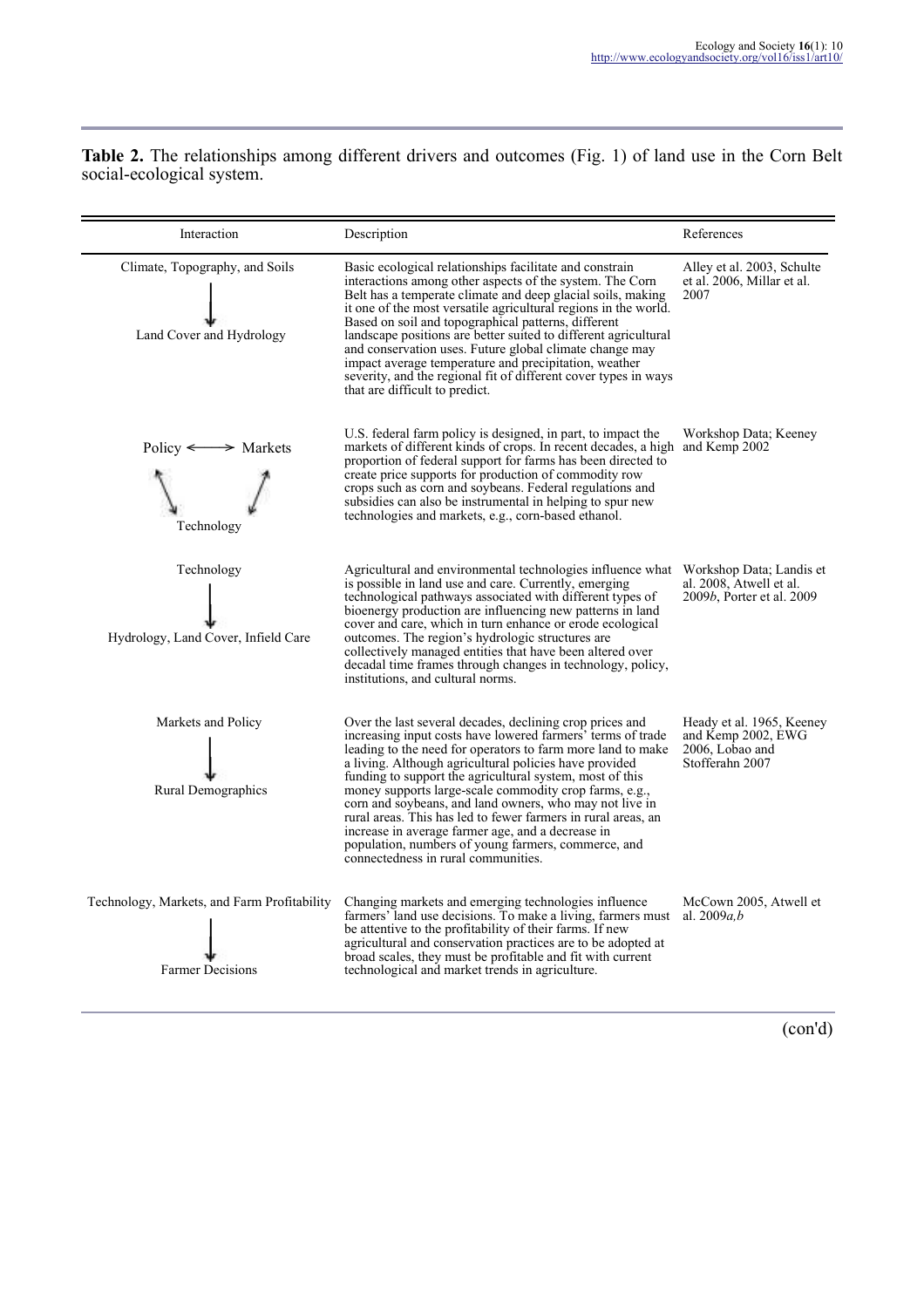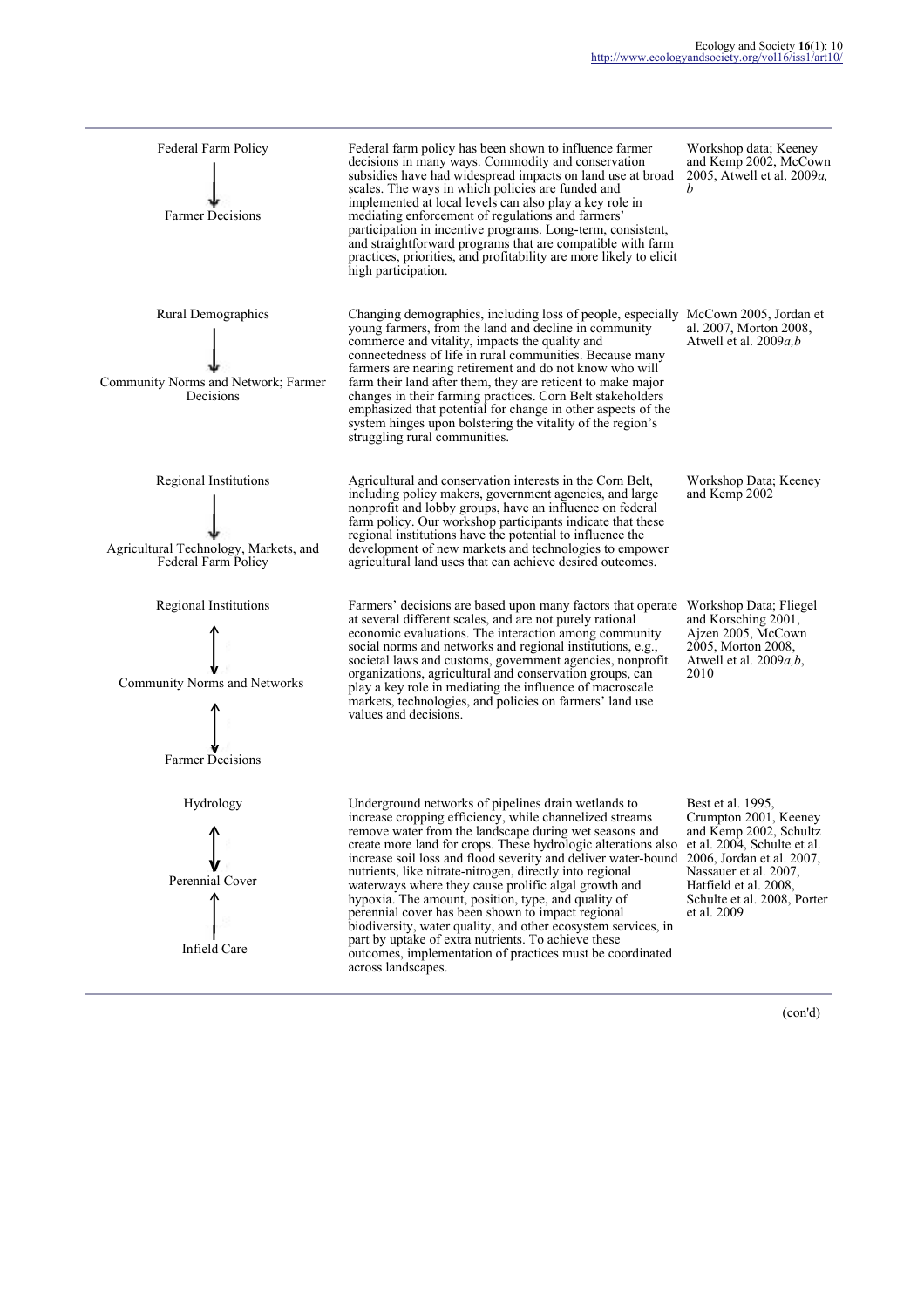

pressure on the region's water and soil resources. As a result, federal subsidies that reward corn and soybean production become politically untenable. To transfer federal funding toward rural community and environmental development, farm groups and conservation groups join forces to create economic opportunities associated with delivery of ecosystem services. Iowa environmental agencies begin widespread monitoring of nutrients and other agricultural pollutants discharged from underground field drainage systems and small order streams.

Iowa becomes a national leader in addressing nonpoint source environmental dilemmas by implementing a water quality and flood control trading system whereby farmers with low pollution and high water retention can sell credits to entities with substandard environmental performance. The state leverages federal funding to offer competitive block grants to groups of farm owners and operators on a watershed basis to meet environmental standards in creative ways. Incentives are offered for the implementation of public access points, trail networks, and wildlife habitat. State and federal farm policy provides funding for trained conservation personnel to identify and work directly with individual farm owners and operators at the county level.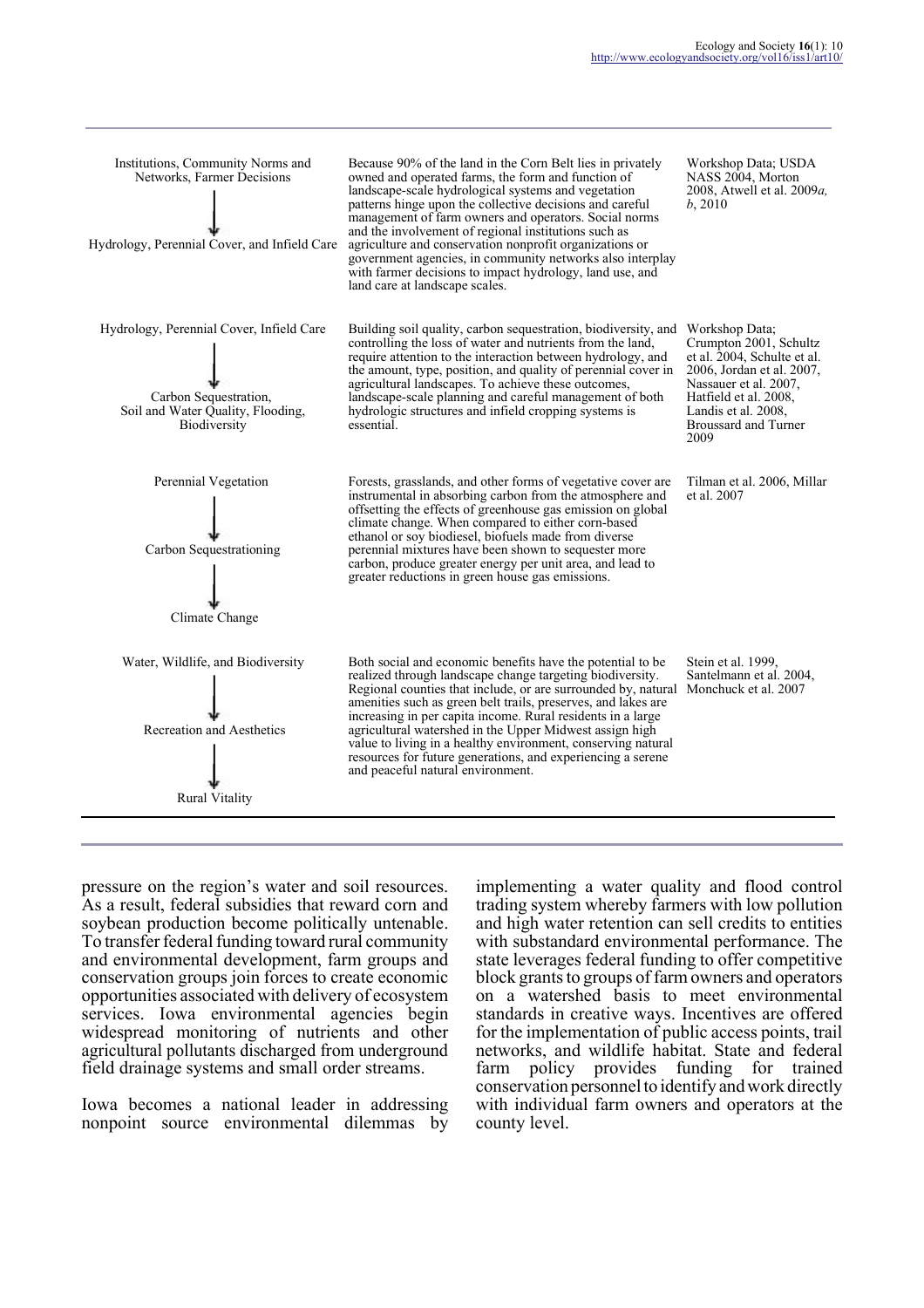**Fig. 4.** Three possible future scenarios for Iowa agroecosystems were developed from workshop themes: tweak (4a), adapt (4b), and transform (4c). Scenarios were all built upon the same heuristic model (Fig. 3), but differ in their prioritization of different systemic relationships (gray arrows represent normal relationships; darker arrows represent relationships that are prioritized in a given scenario). In "tweak" (4a), macroscale forces were seen as driving regional outcomes, but beyond regional control. This scenario also omits certain relationships that were seen as being impractical or of little importance by proponents of this scenario. In "adapt" (4b), policies, partnerships, and programs are based on understanding regional social-ecological complexity and are designed to achieve desired multiobjective outcomes. "Transform" (4c) recognizes regional social-ecological system complexity and focuses on directly influencing powerful top-down drivers to catalyze and equip new markets that have the power to reorient the regional system to a desired configuration.

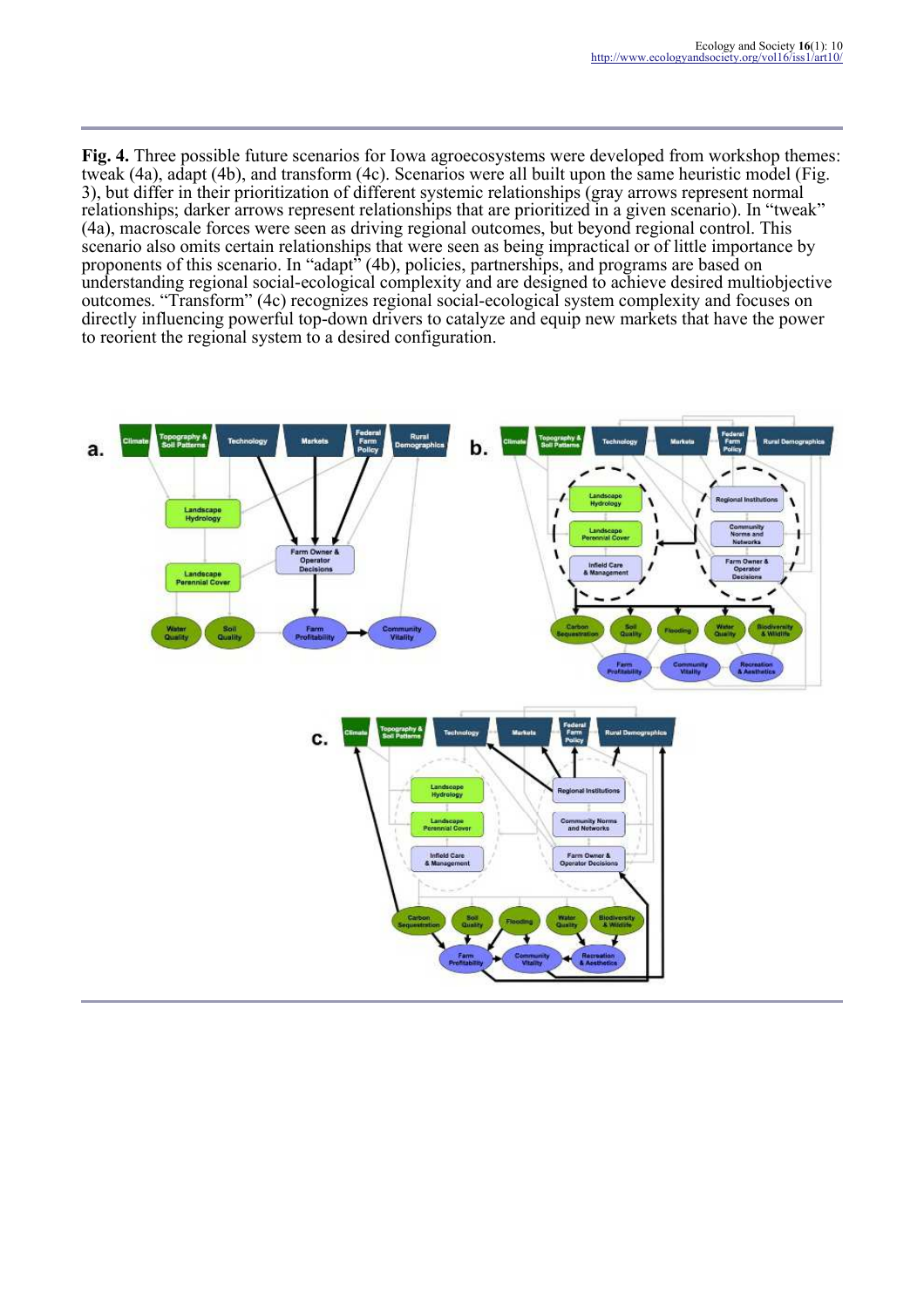Because of more sources of cultural and institutional support for farm owners and operators who make choices to advance conservation on their farms, Iowa's countryside sees a marked increase in perennial cover. Off-season cover crops retain soil, uptake water, and replenish nutrients during rainy months. Networks of riparian buffers square field edges for large farm equipment and allow oncechannelized streams to meander, connecting reconstructed wetlands that purify, retain, and slow the movement of water. As a result of landscape scale changes in hydrology and vegetative cover, biodiversity and populations of desirable game species rebound and regional soil and water quality hold steady over decadal timeframes. However, limited government conservation funding and the slow response time of government programs cannot keep pace with the power of agricultural markets and technologies. Intensive row crop production continues to be the primary driver of land use in Iowa.

## **Scenario 3: transform**

A group of regional leaders in agriculture, conservation, and policy are brought together by the questionable long-term sustainability of row crop agriculture and corn-based ethanol. They envision a future where the emerging bioeconomy will usher in a period of rapid system reorganization, presenting unique opportunities to reshape Iowa's agriculture, countryside, and commerce. These leaders and their constituencies set a goal: to double the real value of Iowa's agricultural economy over the course of 25 years. Their approach is to build appropriately scaled markets, production systems, and landscapes that balance use and conservation of Iowa's deep soils, abundant water, unique habitats, and pastoral countryside.

Coalitions of regional lobby groups drive state and federal farm legislation to set high standards for environmental quality and provide incentives to teams of farmers, agricultural interest groups, conservation agencies, and industries to meet these standards in creative ways. Cropping and conservation practices are targeted at different landscape positions during key times of the year; each part of the landscape is seen as performing a valuable function based on its soils, topography, and hydrology. Algae is grown in constructed wetlands located where underground crop field drainage tile lines flow into streams to produce biodiesel and to purify agricultural waste products. Trucks and trains powered by biodiesel haul perennial biomass to ethanol plants that fuel flex-fuel hybrid vehicles. Bottomlands and sloping fields are used for rotational grazing or for growing woody crops such as hazelnuts, poplar for ethanol, or hardwood trees for veneer and lumber. Dirt trails and public access points are installed alongside stream corridors and bike trails connect small towns.

An aggressive marketing strategy, "RuralIowa. com," is developed to attract young entrepreneurs and professionals, many who work via the internet, to the Iowa countryside. Families from across the U.S. are enticed by Iowa's affordable housing and by opportunities to raise animals, garden, hunt, fish, watch wildlife, and participate in small town life. Regional programs assist young farmers, partnering them with retiring farmers, land owners, and local markets. Farmers and nonfarm rural residents recognize their interdependence and forge a set of shared values, focused on preservation of Iowa's countryside and farming lifestyle. Because of the work of community action coalitions, many rural towns become important meeting places with thriving businesses and schools.

# **DISCUSSION**

Workshop participants agreed that the bioeconomy will shape Iowa's agricultural landscapes in ways that are currently unclear, creating new challenges and new opportunities for conservation. The trajectories and outcomes described by the previous scenarios vary markedly, yet each is a plausible interpretation of the best available scientific and stakeholder information (Fig. 3, Table 2). Comparison of scenarios illustrates that different outcomes hinge upon the type and quality of relationships among social and ecological system components, including collective decisions of multilevel social actors. These differences can be summarized in two ways: (1) multiscale, multiperspective system understanding, and (2) efficacy of regional actors to effect change.

Resilience science suggests that quantitative cause and effect models often fail to predict environmental outcomes because they do not incorporate the perspectives of social actors who intervene and alter a system's trajectory (Gunderson and Holling 2002, Peterson et al. 2004, Folke 2005). The heuristic model developed in this research (Fig. 3) advances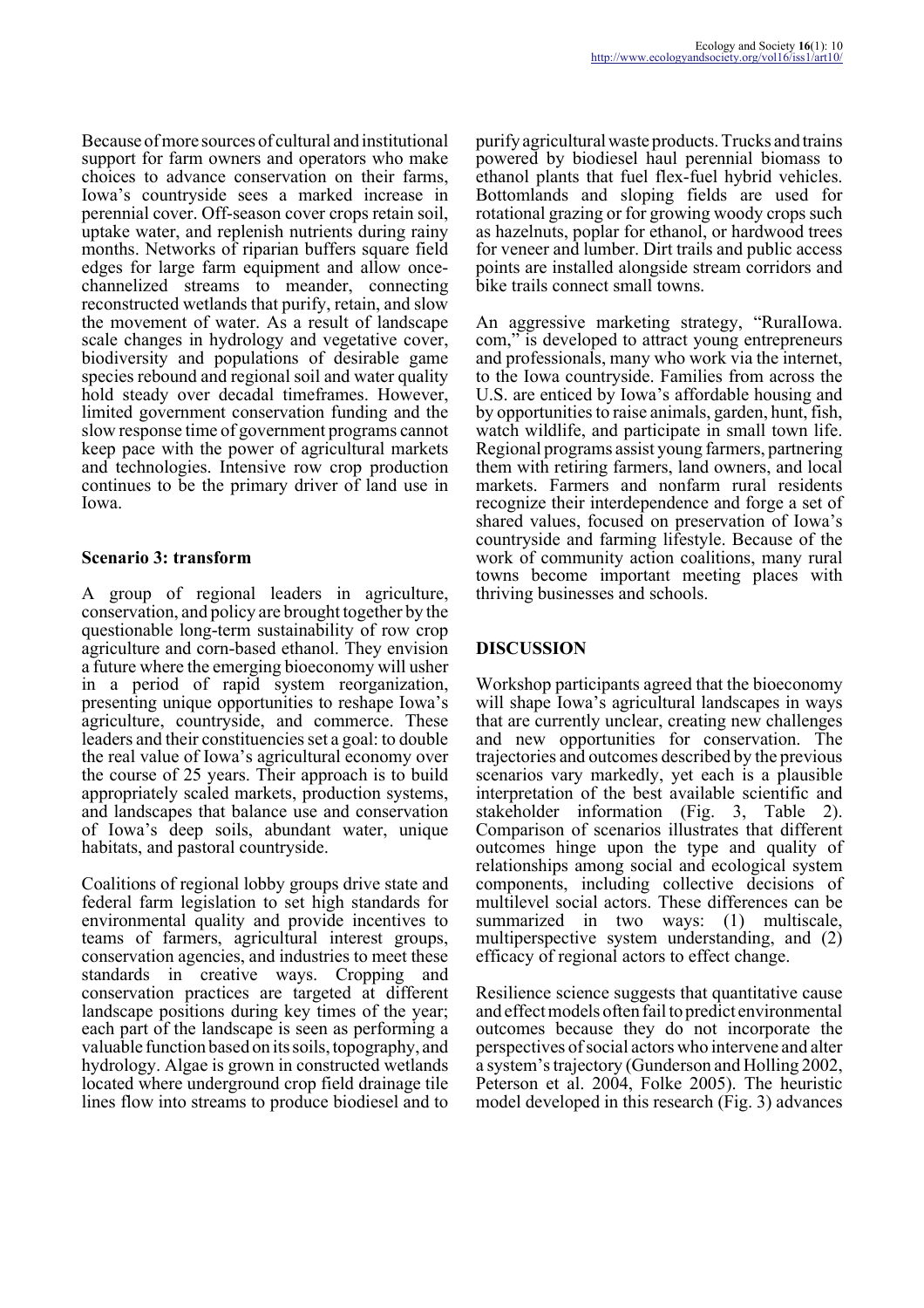understanding of how the Corn Belt socialecological system may respond to the bioeconomy by integrating knowledge from stakeholders who view this system from different scales and perspectives (Table 2). Scenarios illustrate how human actors can maintain a system in its current configuration, i.e., tweak, adapt a system's configuration to achieve desired outcomes, or transform a system into a fundamentally new configuration (for a discussion of adaptation and transformation in social-ecological systems, see Gunderson and Holling 2002, Walker et al. 2002, Walker and Salt 2006).

Current approaches to science-based management of natural resources may also fail because they optimize certain focal outcomes, while unrecognized feedback loops produce other unforeseen and undesirable outcomes (Gunderson and Holling 2002, Liu et al. 2007). Workshop participants suggested that agronomic initiatives, focused on maximizing production to sustain farm profitability, and conservation initiatives, focused on land retirement to improve water or wildlife, have produced unintended, negative outcomes. To move beyond this nearsightedness, these leaders emphasized the importance of the systems approach used in the heuristic models underlying scenarios (Fig. 3, Table 2). To illustrate different ways of responding to complexity, scenario 1 prioritizes linear understanding and optimization of a few focal system components, whereas scenarios 2 and 3 add increased understanding of feedback loops among local, regional, and macroscale drivers of change (Figs. 4a-4c).

As regional actors gain a more nuanced understanding of the system, their efficacy to affect systemic change increases. In scenario 1, regional and local outcomes are principally driven by macroscale markets, technologies, and policies (Fig. 4a). Change seems unlikely or risky, and agricultural production is maintained at the expense of other desired system outcomes. In scenario 2, increased understanding of feedback loops enables consortiums of regional and local interests to adapt the influence of macroscale forces to achieve regional outcomes (Fig. 4b). In scenario 3, regional actors are able to leverage their pooled knowledge, resources, and initiative to transform macroscale drivers that are perceived as beyond local and regional control in other scenarios (Fig. 4c). This makes it possible to replace extant aspects of the current system with alternative components, i.e.,

markets, technologies, policies, partnerships, aspects of culture, land cover types, and rural economies, explicitly designed to achieve desired outcomes.

The models and scenarios arising from this study add to a growing body of research highlighting the intermediary role of regional institutions in brokering knowledge, resources, and decisions among stakeholders and across scales to maximize the vitality of communities and ecosystems (Brondizio et al. 2009). If macroscale markets, technologies, and farm policies associated with the emerging bioeconomy are allowed to be the overriding drivers of farmer decision making, Iowa's agricultural landscapes will likely become highly efficient at row crop production at the cost of other desired outcomes. However, state leaders suggest that adaptive or transformative change in response to these macroscale drivers is possible if a coordinated strategy is implemented across multiple levels of the system.

## **CONCLUSION**

In reality, the future will not look like any one of the scenarios developed in this research, but will likely include some components of each, as well as other options hitherto unexplored. However, the visions of the future and of system understanding offered by each scenario can help to guide future decision making by revealing current challenges and leverage points for change in the Corn Belt social-ecological system. Comparing potential responses to bioenergy development in the Corn Belt with strategies being implemented in other regions will enhance the ability of both scientists and decision makers to achieve desired outcomes during this time of rapid system change.

The scenarios in this research suggest that strategic placement of perennial conservation practices in Iowa's row crop agricultural landscapes may have the potential to bolster desired multiobjective system outcomes. However, to realize potential social and ecological benefits, these practices will need to be supported by socio-cultural, economic, political, and legal drivers at national, state, and community levels. The results of adaptive change at only one level of the system are likely to be dampened by the overwhelming power of stronger exogenous variables that characterize the current system configuration.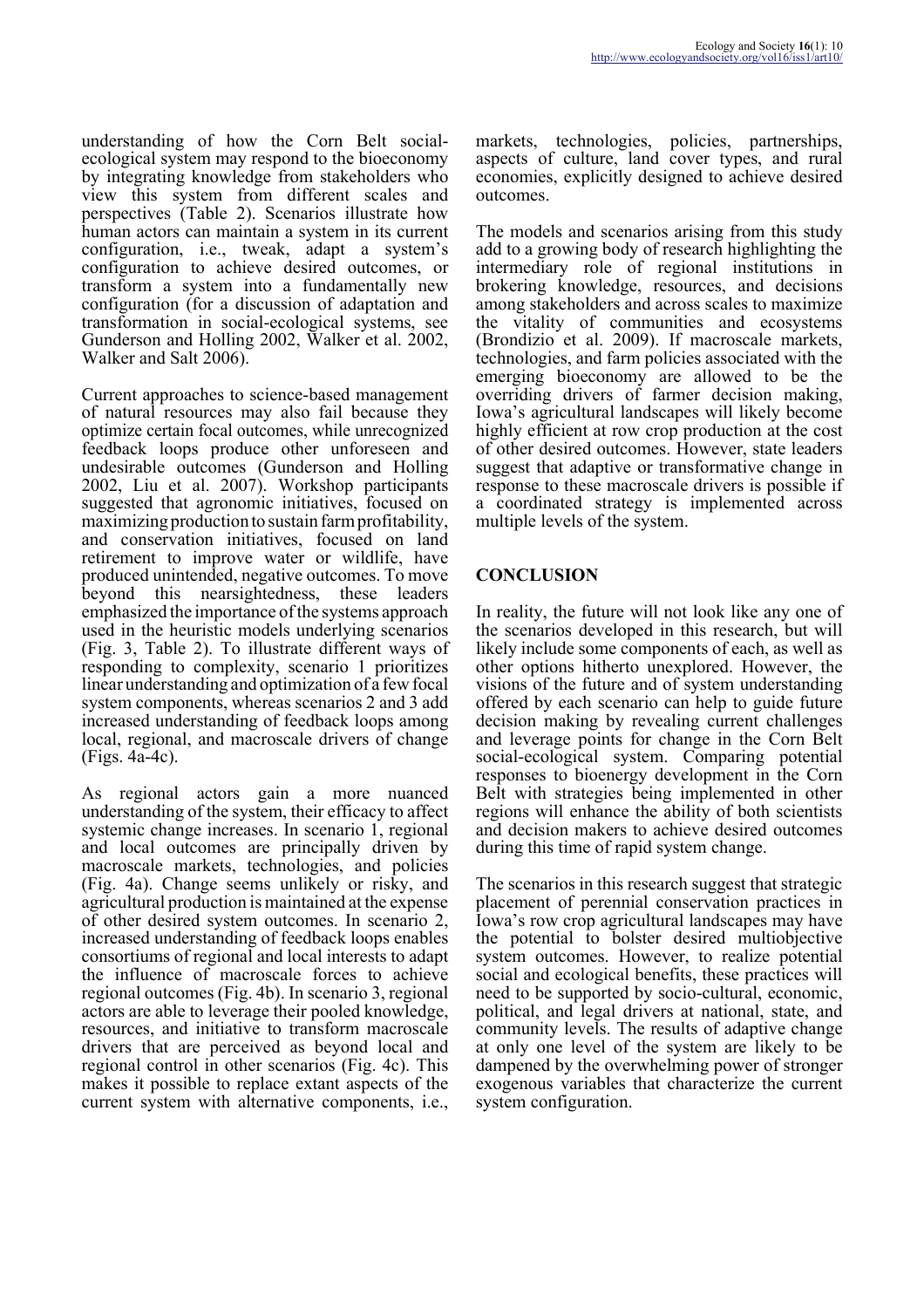Regional stakeholders suggested, however, that a different system configuration is possible for the future; one that increases the social, ecological, and economic output of Iowa's agricultural landscapes through more careful use of Iowa's abundant natural and cultural resources. They suggest that such a transformation would require coordinated change across levels in the system. Our research suggests that, within the Corn Belt, state and regional leaders are positioned at a key "meso"-scale, and may be able to leverage change within both macro and micro levels of the system.

*Responses to this article can be read online at: http://www.ecologyandsociety.org/vol16/iss1/art10/ responses/*

#### **Acknowledgments:**

*We thank workshop participants for their honesty and insight. We also thank Tricia Knoot and Kris Atwell for comments improving earlier drafts of this manuscript and Drake Larsen for assistance with workshop organization, transcription, and analysis. This research is funded by Leopold Center for Sustainable Agriculture, USDA Sustainable Agriculture Research and Education (SARE), U.S. Forest Service Northern Research Station, and Iowa State University.*

#### **LITERATURE CITED**

Alley, R. B., J. Marotzke, W. D. Nordhaus, J. T. Overpeck, D. M. Peteet, R. A. Pielke Jr, R. T. Pierrehumbert, P. B. Rhines, T. F. Stocker, L. D. Talley, and J. M. Wallace. 2003. Abrupt climate change. *Science* 299:2005-2010.

Atwell, R. C., L. A. Schulte, and L. M. Westphal. 2009*a*. Landscape, community, countryside: linking biophysical and social scales in US Corn Belt agricultural landscapes. *Landscape Ecology* 24:791-806.

Atwell, R. C., L. A. Schulte, and L. M. Westphal. 2009*b*. Linking resilience theory and diffusion of innovations theory to understand the potential for perennials in the U.S. Corn Belt. *Ecology and Society* 14 (1): 30. [online] URL: http://www.ecolo gyandsociety.org/vol14/iss1/art30/.

Atwell, R. C., L. A. Schulte, and L. M. Westphal. 2010. How to build multifunctional agricultural landscapes in the U.S. Corn Belt: add perennials and partnerships. *Land Use Policy* 27:1082-1090.

Ajzen, I. 2005. *Attitudes, personality, and behavior.* Open University Press, New York, New York, USA.

Best, L. B., K. E. Freemark, J. J. Dinsmore, and M. Camp. 1995. A review and synthesis of habitat use by breeding birds in agricultural landscapes of Iowa. *American Midland Naturalist* 134:1-29.

Brand, F. S., and K. Jax. 2007. Focusing the meaning(s) of resilience: resilience as a descriptive concept and a boundary object. *Ecology and Society* 12(1): 23. [online] URL: http://www.ecologyandso ciety.org/vol12/iss1/art23/.

Brondizio, E. S., E. Ostrom, and O. R. Young. 2009. Connectivity and the governance of multi-level social-ecological systems: the role of social capital. *Annual Review of Environment and Natural Resources* 34:253-278.

Broussard, W., and R. E. Turner. 2009. A century of changing land-use and water-quality relationships in the continental US. *Frontiers in Ecology and the Environment* 7:302-307.

Crumpton, W. G. 2001. Using wetlands for water quality improvement in agricultural watersheds: importance of a watershed scale approach. *Water Science and Technology* 44:559-564.

Environmental Working Group (EWG). 2006. *Farm subsidy database.* Washington, D.C., USA. [online] URL: http://www.ewg.org/farm/.

Field, C. B., J. E. Campbell, and D. B. Lobell. 2008. Biomass energy: the scale of the potential resource. *Trends in Ecology and Evolution* 23:65-72.

Fliegel, F. C., and P. F. Korsching. 2001. *Diffusion research in rural sociology: the record and prospects for the future.* Social Ecology Press, Middleton, Wisconsin, USA.

Folke, C. 2005. Adaptive governance of socialecological systems. *Annual Review of Environment and Resources* 30:441-473.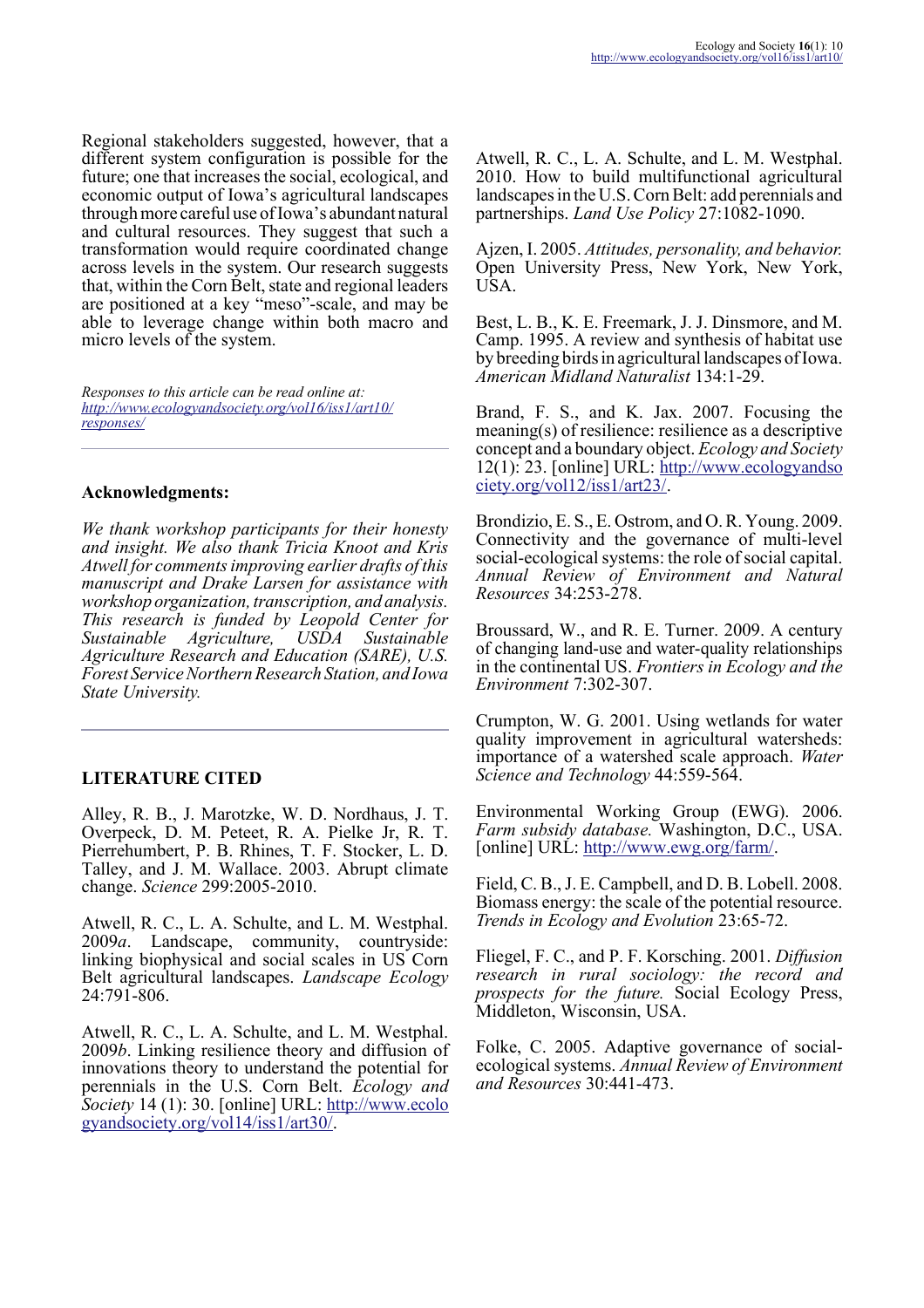Glover, J. D., J. P. Reganold, L. W. Bell, J. Borevitz, E. C. Brummer, E. S. Buckler, C. M. Cox, T. S. Cox, T. E. Crews, S. W. Culman, L. R. DeHaan, D. Eriksson, B. S. Gill, J. Holland, F. Hu, B. S. Hulke, A. M. H. Ibrahim, W. Jackson, S. S. Jones, S. C. Murray, A. H. Paterson, E. Ploschuk, E. J. Sacks, S. Snapp, D. Tao, D. L. Van Tassel, L. J. Wade, D. L. Wyse, and Y. Xu. 2010. Increased food and ecosystem security via perennial grains. *Science* 328:1638-1639.

Gunderson, L. H., and C. S. Holling. 2002. *Panarchy: understanding transformations in human and natural systems.* Island Press, Washington, D.C, USA.

Handwerker, W. P. 2005. Sample design. Pages 429-436 *in* K. Kempf-Leonard, editor. *Encyclopedia of social measurement.* Academic Press, Burlington, Massachusetts, USA.

Hatfield, J. L., L. D. McMullen, and C. S. Jones. 2008. Nitrate-N patterns in the Raccoon River Basin related to agricultural practices. *Journal of Soil and Water Conservation* 63:292-299.

Heady, E. O., E. O. Haroldsen, L. V. Mayer, and L. G. Tweeten. 1965. *Roots of the farm problem: changing technology, changing capital use, changing labor needs.* Iowa State University Press, Ames, Iowa, USA.

Hinkamp D., T. Borich, J. Euken, and S. Devlin. 2007. *County bioeconomy discussion results.* Iowa State University Extension, Ames, Iowa, USA.

Jordan N, G. Boody, W. Broussard, J. D. Glover, D. Keeney, B. H. McCown, G. McIsaac, M. Muller, H. Murray, J. Neal, C. Pansing, R. E. Turner, K. Warner, and D. Wyse. 2007. Sustainable development of the bioeconomy. *Science* 316:1570-1571.

Keeney, D., and L. Kemp. 2002. A new agricultural policy for the United States. Prepared for the NATO Advanced Research Workshop on Biodiversity Conservation and Rural Sustainability, November 2002. The Minnesota Project, St. Paul, Minnesota, USA. [online] URL: http://www.mnproject.org/pdf/ A%20New%20Agriculture%20Policy%20for%20the% 20U.S.%20by%20Dennis%20Keeney%20%20Lo.. pdf.

Landis, D. A., M. M. Gardiner, W. van der Werf, and S. M. Swinton. 2008. Increasing corn for biofuel production reduces biocontrol services in agricultural landscapes. *Proceedings of the National Academy of Sciences* 105:20552-20557.

Liu, J., T. Dietz, S. R. Carpenter, M. Alberti, C. Folke, E. Moran, A. N. Pell, P. Deadman, T. Kratz, J. Lubchenco, E. Ostrom, Z. Ouyang, W. Provencher, C. L. Redman, S. H. Schneider, and W. W. Taylor. 2007. Complexity of coupled human and natural systems. *Science* 317:1513-1516.

Lobao, L., and C. W. Stofferahn. 2007. The community effects of industrialized farming: social science research and challenges to corporate farming laws. *Agriculture and Human Values* 25:219-240.

McCown, R. L. 2005. New thinking about farmer decision makers. *In* J. L. Hatfield, editor. *The farmer's decision.* Soil and Water Conservation Society, Ankeny, Iowa, USA.

Miles, M. B., and A. M. Huberman. 1994. *Qualitative data analysis: an expanded sourcebook.* Second edition. Sage Publications, Thousand Oaks, California, USA.

Millar, C. I., N. L. Stephenson, and S. L. Stephens. 2007. Climate change and forests of the future: managing in the face of uncertainty. *Ecological Applications* 17:2145-2151.

Monchuk, D. C., J. A. Miranowski, D. J. Hayes, and B. A. Babcock. 2007. Analysis of regional economic growth in the U.S. Midwest. *Review of Agricultural Economics* 29:17-39.

Morton, L. W. 2008. The role of civic structure in achieving performance based watershed management. *Society and Natural Resources* 21:751-766.

Nassauer, J. I., M. V. Santelmann, and D. Scavia. 2007. *From the Corn Belt to the gulf: societal and environmental implications of alternative agriculture futures.* Resources for the Future Press, Washington, D.C., USA.

Peterson, G. D., T. D. Beard Jr, B. E. Beisner, E. M. Bennett, S. R. Carpenter, G. S. Cumming, C. L. Dent, and T. D. Havlicek. 2003. Assessing future ecosystem services: a case study of the Northern